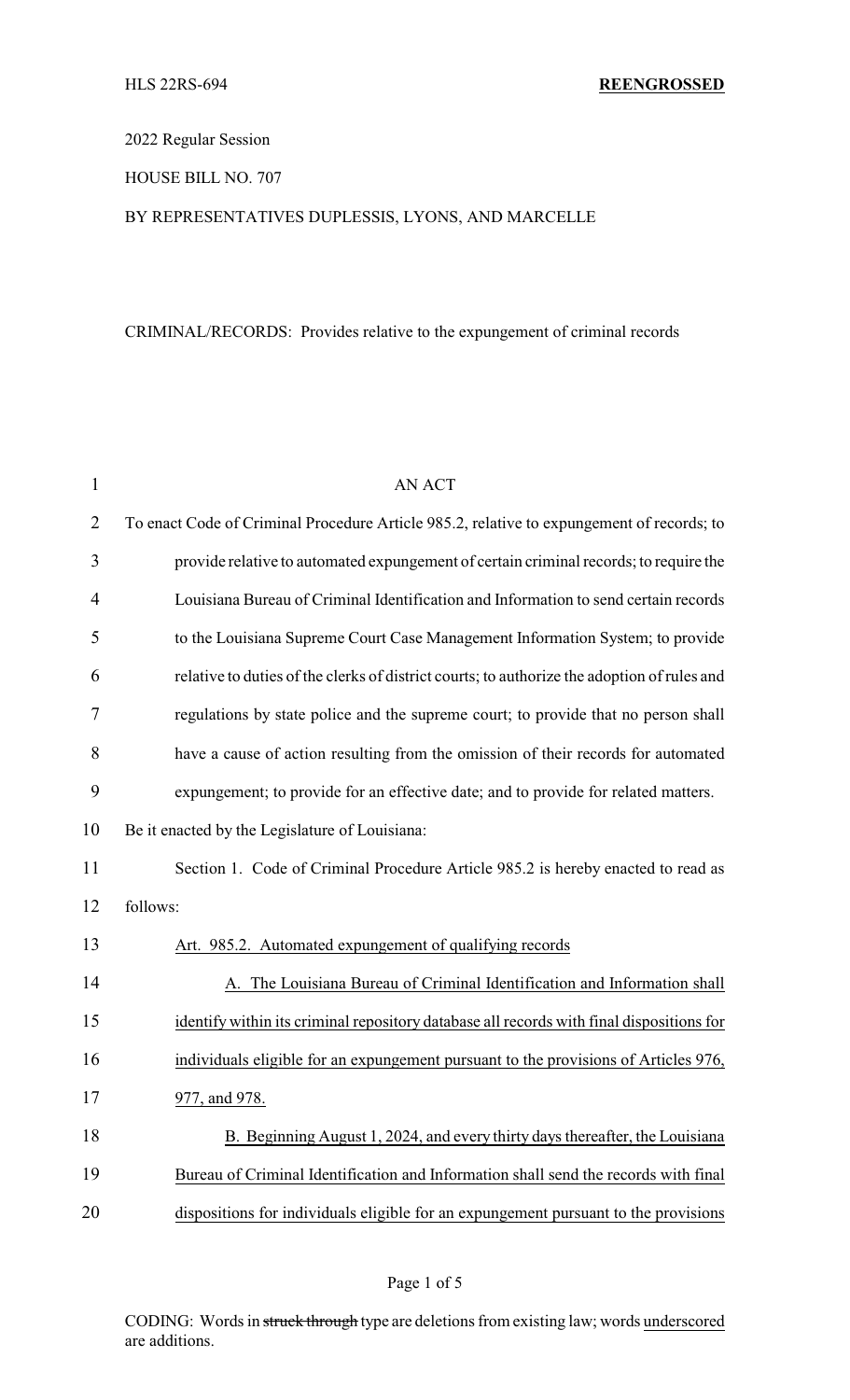| $\mathbf{1}$   | of Articles 976, 977, and 978 to the Louisiana Supreme Court Case Management           |
|----------------|----------------------------------------------------------------------------------------|
| $\overline{2}$ | Information System.                                                                    |
| 3              | C. Within thirty days of receipt of records from the Louisiana Bureau of               |
| 4              | Criminal Identification and Information, the Louisiana Supreme Court Case              |
| 5              | Management Information System shall send notice by United States mail or               |
| 6              | electronically of all records identified pursuant to Paragraph A of this Article to be |
| 7              | expunged by automation to the clerks of the district courts of Louisiana. The clerks   |
| 8              | of the district courts of Louisiana shall verify and identify such records as expunged |
| 9              | by automation. If a clerk of a district court is unable to verify and identify any     |
| 10             | record identified for automatic expungement, the clerk shall notify the Louisiana      |
| 11             | Supreme Court Case Management Information System within thirty days of receipt         |
| 12             | of the notice required pursuant to the provisions of this Paragraph, who shall then    |
| 13             | notify the Louisiana Bureau of Criminal Identification and Information that the        |
| 14             | record is not expunged by automation.                                                  |
| 15             | D. The clerks of the district courts of Louisiana shall send notice by United          |
| 16             | States mail or electronically of all records expunged by automation to the district    |
| 17             | attorney of the parish of the person's conviction, the sheriff of the parish of the    |
| 18             | person's conviction, and the arresting agency. The sheriff and the arresting agency    |
| 19             | shall upon receipt of such notice identify the records as expunged by automation,      |
| 20             | according to Code of Criminal Procedure Article 973. The district attorney shall       |
| 21             | acknowledge such records as expunged by automation. The clerks of the district         |
| 22             | courts of Louisiana shall also send notice by United States mail or electronically of  |
| 23             | all records expunged by automation to the Louisiana Supreme Court Case                 |
| 24             | Management Information System, which shall mark the records as expunged by             |
| 25             | automation and send notice by United States mail or electronically of all records      |
| 26             | expunged by automation to the Louisiana Bureau of Criminal Identification and          |
| 27             | Information. The Louisiana Bureau of Criminal Identification and Information shall     |
| 28             | mark the records as expunged by automation.                                            |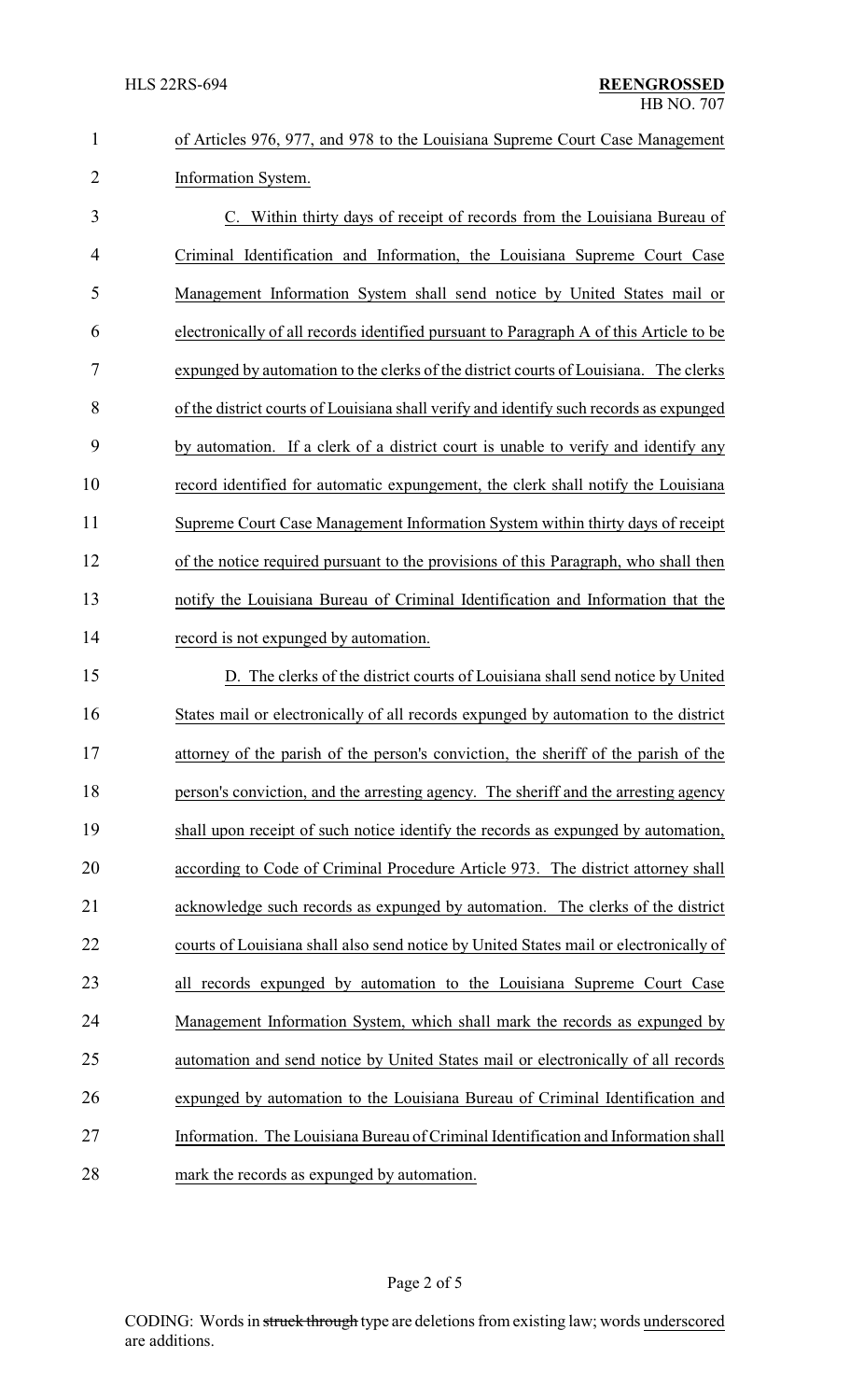| $\mathbf{1}$   | E. The Department of Public Safety and Corrections, office of state police,                    |
|----------------|------------------------------------------------------------------------------------------------|
| $\overline{2}$ | is hereby authorized to adopt and promulgate rules and regulations in accordance               |
| 3              | with the Administrative Procedure Act to carry out the provisions of this Article for          |
| 4              | criminal records in districts courts of Louisiana which date back to January 1, 2000.          |
| 5              | F. Nothing in this Article shall prevent an otherwise eligible individual from                 |
| 6              | obtaining an expungement pursuant to any provision in this Title. An individual                |
| 7              | eligible for an automated expungement under this Article shall not have a cause of             |
| 8              | action for any damages resulting from the omission of their records in the process             |
| 9              | provided by this Article.                                                                      |
| 10             | Section 2. The legislature hereby recognizes the judicial power vested in the state            |
| 11             | supreme court pursuant to Article V, Section 1 of the Constitution of Louisiana and,           |
| 12             | accordingly, urges and requests the supreme court to adopt rules to carry out the provisions   |
| 13             | of this Act.                                                                                   |
| 14             | Section 3. The provisions of Sections 1 and 2 of this Act shall become effective if            |
| 15             | an Act or Acts of the Legislature of Louisiana originating in the 2022 Regular Session         |
| 16             | containing specific appropriations of monies for the office of state police and the Louisiana  |
| 17             | Supreme Court for the implementation of the provisions of this Act becomes effective. If       |
| 18             | such appropriations are made in a single Act, Sections 1 and 2 of this Act shall become        |
| 19             | effective when the Act that made the appropriations becomes effective.<br>If such              |
| 20             | appropriations are made in different Acts, Sections 1 and 2 of this Act shall become effective |
| 21             | when the Act having the later effective date becomes effective.                                |
| 22             | Section 4. The provisions of this Section and Section 3 of this Act shall become               |
| 23             | effective upon signature of this Act by the governor or, if not signed by the governor, upon   |
| 24             | expiration of the time for bills to become law without signature by the governor, as provided  |
| 25             | by Article III, Section 18 of the Constitution of Louisiana. If this Act is vetoed by the      |
| 26             | governor and subsequently approved by the legislature, the provisions of this Section and      |
|                |                                                                                                |

Section 3 of this Act shall become effective on the day following such approval.

# Page 3 of 5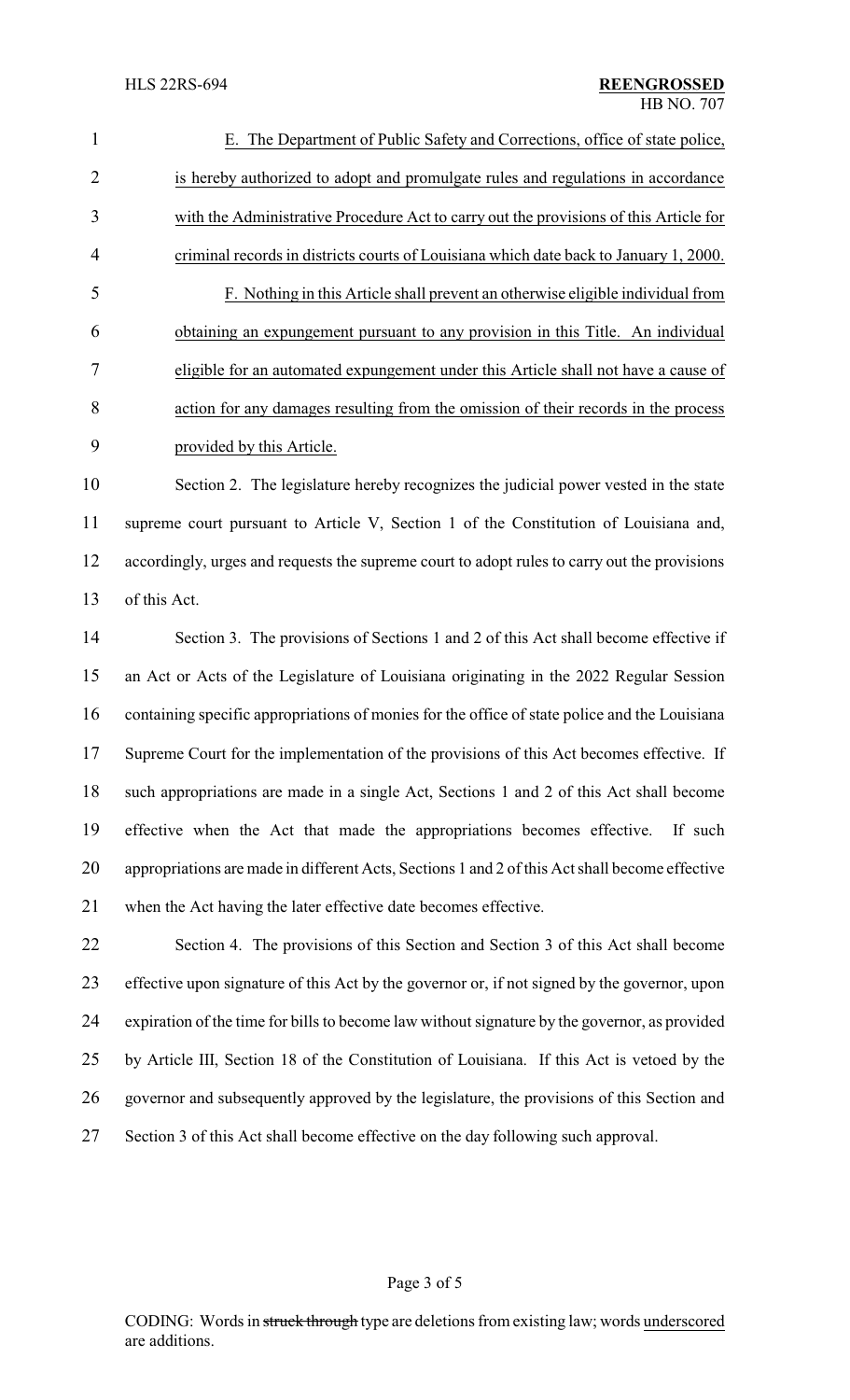#### DIGEST

The digest printed below was prepared by House Legislative Services. It constitutes no part of the legislative instrument. The keyword, one-liner, abstract, and digest do not constitute part of the law or proof or indicia of legislative intent. [R.S. 1:13(B) and 24:177(E)]

| HB 707 Reengrossed | 2022 Regular Session | Duplessis |
|--------------------|----------------------|-----------|
|--------------------|----------------------|-----------|

**Abstract:** Provides for automated expungement of certain qualifying criminal records.

Present law provides for the expungement of records of arrest and misdemeanor and felony convictions in certain circumstances.

Proposed law provides for automated expungement of qualifying records. Requires the La. Bureau of Criminal Identification and Information (bureau) to identify within its criminal repository database all records with final dispositions for individuals eligible for an expungement pursuant to the provisions of present law (C.Cr.P. Arts. 976, 977, and 978).

Proposed law provides that on Aug. 1, 2024, and every 30 days thereafter, the bureau shall send the records with final dispositions for individuals eligible for an expungement pursuant to present law to the La. Supreme Court Case Management Information System.

Proposed law requires the La. Supreme Court Case Management Information System, within 30 days of receipt of records from the bureau, to send notice by U.S. mail or electronically of all records expunged by automation to the clerks of the district courts. Requires the clerks to verify and identify such records as expunged by automation. Further provides that if a clerk is unable to verify and identify any record identified for automatic expungement pursuant to proposed law, the clerk must notify the La. Supreme Court Case Management Information System within 30 days of receipt of the original notice pursuant to proposed law. Further requires the Supreme Court to notify the La. Bureau of Criminal Identification and Information that the record has not been expunged by automation.

Proposed law requires the clerks of the district courts to send notice by U.S. mail or electronically of all records expunged by automation to the district attorney of the parish of the person's conviction, the sheriff of the parish of the person's conviction, and the arresting agency. Requires the sheriff and the arresting agency to identify such records as expunged by automation. Requires the district attorney to acknowledge that such records have been expunged by automation. Further requires the clerks of the district courts to send notice by U.S. mail or electronically of all records expunged by automation to the La. Supreme Court Case Management Information System, which shall mark the records as expunged and notify the bureau by U.S. mail or electronically of all such expunged records. Requires the bureau to mark such records as expunged by automation.

Proposed law authorizes the office of state police to adopt and promulgate rules and regulations to carry out the provisions of proposed law for criminal records in district courts which date back to Jan. 1, 2000. Further urges and requests the supreme court to adopt rules to carry out the provisions of proposed law.

Effective if an Act or Acts that originated in the 2022 Regular Session of the Legislature make specific appropriations to the office of state police and the La. Supreme Court for the implementation of proposed law. If such appropriations are contained in a single Act, proposed law becomes effective when the Act that made the appropriations becomes effective. If such appropriations are made in different Acts, proposed law becomes effective when the Act having the later effective date becomes effective.

(Adds C.Cr.P. Art. 985.2)